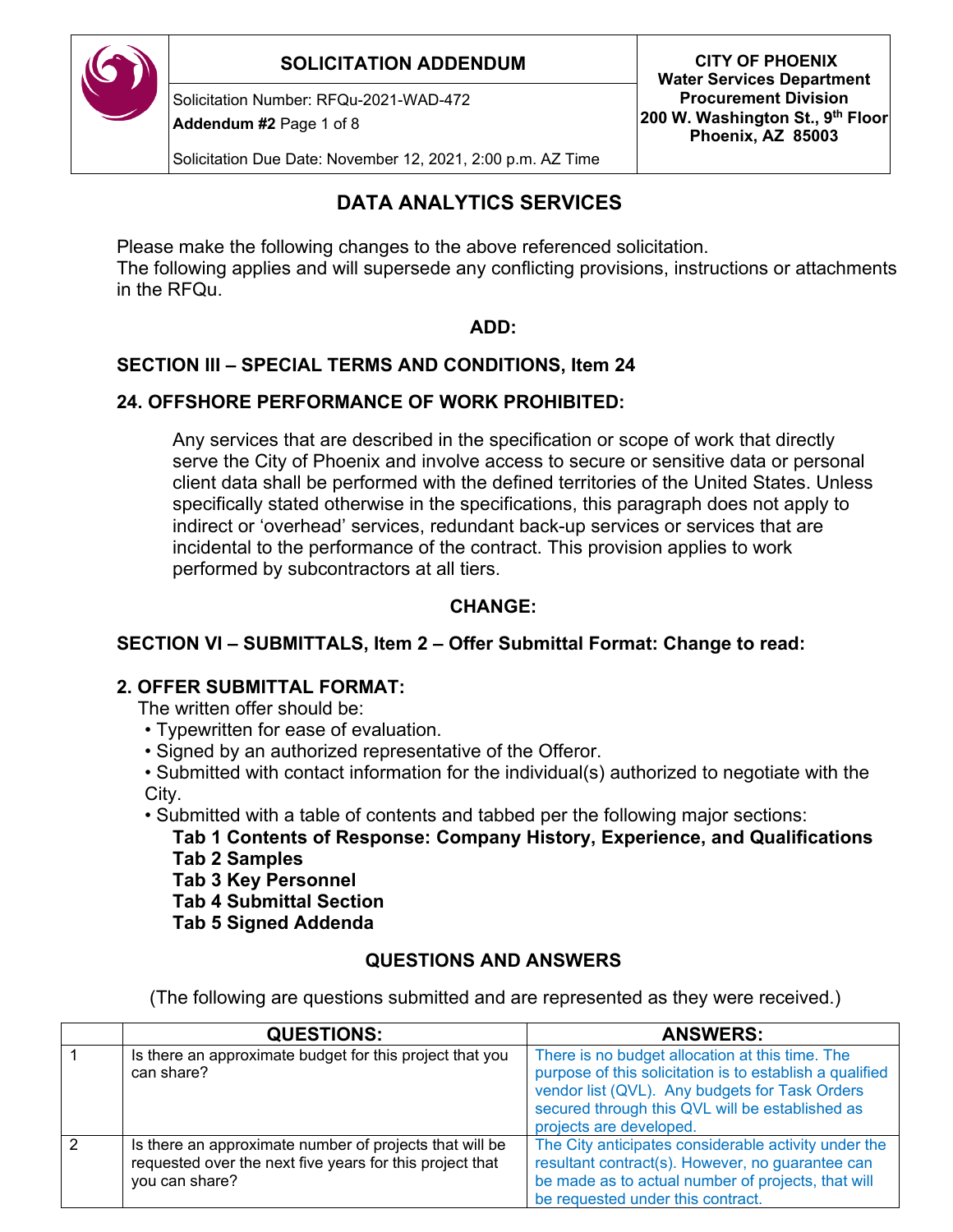| $\sqrt{3}$     | Is there an incumbent vendor for these services? If yes,<br>who?                                                                                                                                                                                                                                                                 | There are no incumbent vendors                                                                                                                                                                                                                                                                                                                                                                                                                                                                   |
|----------------|----------------------------------------------------------------------------------------------------------------------------------------------------------------------------------------------------------------------------------------------------------------------------------------------------------------------------------|--------------------------------------------------------------------------------------------------------------------------------------------------------------------------------------------------------------------------------------------------------------------------------------------------------------------------------------------------------------------------------------------------------------------------------------------------------------------------------------------------|
| $\overline{4}$ | Will the selected firm be required to use specific<br>software application(s) for data analysis, database<br>infrastructure, dashboard creation, or for any of the<br>other potential work projects listed in the RFQu? If yes,<br>please specify.                                                                               | Section II Item-6.5. No specifications on the use of<br>tools; however, any specific software that is<br>proposed will be subject to the City's security and<br>data handling requirements.                                                                                                                                                                                                                                                                                                      |
| 5              | Will preference be given to firms that perform work<br>onsite versus remote?                                                                                                                                                                                                                                                     | No preference for remote versus onsite work, but<br>all employees performing work on any project must<br>be located within the United States.                                                                                                                                                                                                                                                                                                                                                    |
| $6\phantom{1}$ | Is two the maximum number of samples per each<br>proposed type of work that will be accepted in reference<br>to Section I - Instructions, 15.2?                                                                                                                                                                                  | Per Section I Item-16.2. offerors are required to<br>submit two samples total with their Submittal.                                                                                                                                                                                                                                                                                                                                                                                              |
| 7              | Will preference be given to a firm that can do all of the<br>potential work projects listed in Section V - Scope, 4.6<br>or will equal consideration be given to firms only<br>proposing on a portion of potential work projects?                                                                                                | No. Equal consideration will be afforded to all firms<br>regardless of how many sections or scope items<br>they can fulfill.                                                                                                                                                                                                                                                                                                                                                                     |
| 8              | Are you requiring a single applying vendor (a single<br>firm, or a single team of firms) to respond to and<br>perform all the tasks involved in the RFQu? Can a firm<br>be qualified for a subset of all the tasks, and thus be<br>selected to perform some aspects of the total work,<br>cooperating with other selected firms? | A single firm can be qualified if they only meet a<br>subset of all the tasks.                                                                                                                                                                                                                                                                                                                                                                                                                   |
| 9              | Is there a preference for local (City, County, State)<br>firms, besides being allowed to transact business in<br>Arizona?                                                                                                                                                                                                        | There will be no preference provided                                                                                                                                                                                                                                                                                                                                                                                                                                                             |
| 10             | Is there a requirement for a firm to be formally<br>registered to conduct business in Arizona or the<br>County/City, and if so, can a firm be registered after the<br>RFQu submission deadline, or it must be registered<br>before that deadline?                                                                                | Yes, per Section I Instructions Item- 2 and Item-9.                                                                                                                                                                                                                                                                                                                                                                                                                                              |
| 11             | Regarding lawful presence requirement, must every<br>single worker of a selected firm be physically located<br>inside of USA, or a particular worker could reside<br>outside?                                                                                                                                                    | All employees working on any projects pursuant to<br>this solicitation must be located within the United<br>States. All work must be completed within the<br>United States, and all data shared with Contractor<br>must remain within the United States                                                                                                                                                                                                                                          |
| 12             | How many Vendors is WSD planning to award based<br>on this solicitation, to comprise the Qualified Vendors<br>List (QVL)?                                                                                                                                                                                                        | All Statement of Qualifications will be evaluated<br>according to the requirements listed in Section V,<br>Item 3. Offerors who have met those requirements<br>will be recommended for inclusion on the Qualified<br>Vendors List (QVL)                                                                                                                                                                                                                                                          |
| 13             | What is the anticipated budget for Task Orders that are<br>expected to be awarded to QVL Vendors, in connection<br>with this RFQu?                                                                                                                                                                                               | There is no budget allocation at this time. The<br>purpose of this solicitation is to establish a qualified<br>vendor list (QVL). Any budgets for Task Orders<br>secured through this QVL will be established as<br>projects are developed.                                                                                                                                                                                                                                                      |
| 14             | Is there any preference or requirement for the Vendor to<br>be local to (or to have a local presence in) either the<br>City of Phoenix or the State of Arizona?                                                                                                                                                                  | There will be no preference provided                                                                                                                                                                                                                                                                                                                                                                                                                                                             |
| 15             | If not, is there any requirement or preference for the<br>prime Vendor to partner with a local business or utilize a<br>certain percentage of local labor?                                                                                                                                                                       | There will be no preference provided                                                                                                                                                                                                                                                                                                                                                                                                                                                             |
| 16             | We have a two (2) Public Sector References and one<br>(1) Private Sector Reference that are very similar in<br>scope to the requirements discussed in WSD's<br>RFQu. Will the City of Phoenix / WSD accept one (1)<br>Private Sector Reference in lieu of a third Public Sector<br>Reference?                                    | Yes. The city will accept 3 references the vendor<br>provides within the past 3 years as requested in<br>sentence one of Section I Instructions Item-17. The<br>desire is of equal size and of public government<br>background for comparison reasons. Offeror<br>references must be emailed directly from the<br>reference to kyle.talbert@phoenix.gov per<br>instructions in Attachment A. Please see changes<br>to Section VI - Submittals, Item 2 - Offer Submittal<br>Format in addendum 2. |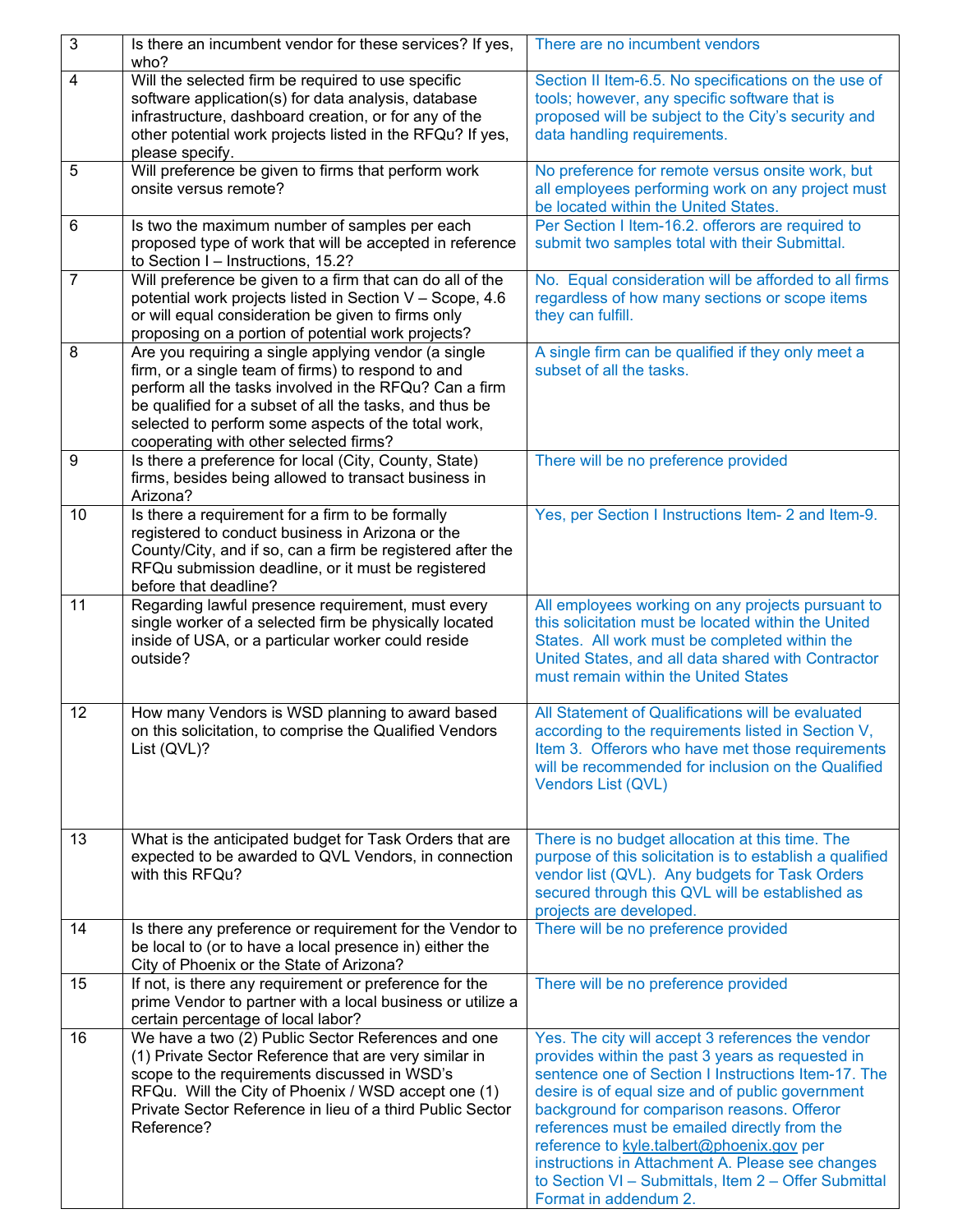| 17 | What are the Datawarehouse and Reporting Tools                                                                                                                                                                                                                                                                                                                            | The Department uses various tools. Specific                                                                                                                                                                                                                                                                |
|----|---------------------------------------------------------------------------------------------------------------------------------------------------------------------------------------------------------------------------------------------------------------------------------------------------------------------------------------------------------------------------|------------------------------------------------------------------------------------------------------------------------------------------------------------------------------------------------------------------------------------------------------------------------------------------------------------|
|    | currently used?                                                                                                                                                                                                                                                                                                                                                           | information will be addressed in Task Order<br>Process. See Section V Item-7                                                                                                                                                                                                                               |
| 18 | Is there any requirement for the Vendor to be On-Site to<br>support the execution and delivery of Task Orders, or<br>can the Vendor plan to work remotely?                                                                                                                                                                                                                | Vendor is not required to be on site; remote work is<br>acceptable but that is subject to change, which<br>would be addressed via the Task Order Process in<br>Section V, Item 6. However, any employees<br>working on projects pursuant to this solicitation<br>must be located within the United States. |
| 19 | Do the required forms (Pages 50-57) in Section VI<br>(Submittals) of the RFQ count towards the 50-page<br>limit?                                                                                                                                                                                                                                                          | <b>Yes</b>                                                                                                                                                                                                                                                                                                 |
| 20 | Does a front/back cover, the required tabs (divider<br>pages), or the Table of Contents requested in the RFQ<br>count towards the 50-page limit?                                                                                                                                                                                                                          | <b>Yes</b>                                                                                                                                                                                                                                                                                                 |
| 21 | It is our understanding that the references should email<br>their questionnaires directly to the City of Phoenix. Are<br>we to also include the questionnaires as part of our<br>submittal in Tab 6 or do we simply acknowledge that<br>they were sent to the City? If the questionnaires are to<br>be included in our submittal, are they part of the 50-<br>page limit? | Offeror references must be emailed directly from<br>the reference to kyle.talbert@phoenix.gov per<br>instructions in Attachment A. Please see changes<br>to Section VI - Submittals, Item 2 - Offer Submittal<br>Format in addendum 2.                                                                     |
| 22 | As specific projects under this contract are not yet<br>known, can contract terms be negotiated on a case-by-<br>case (task order) basis, depending on the type of work<br>to be performed?                                                                                                                                                                               | WSD reserves the right to conduct discussions and<br>negotiations with the Contractors whose responses<br>have been determined responsive to the<br>task order Project Proposal. The contract terms<br>contained in Section II, Section III, and Section IV<br>will not be negotiated.                     |
| 23 | Can vendors conduct data analysis offsite on their<br>secure company computers?                                                                                                                                                                                                                                                                                           | Yes, subject to the City's security and data<br>handling policies and standards. Section III Item-18<br>Paragraph 10.                                                                                                                                                                                      |
| 24 | Can vendors conduct data analysis in a secure Cloud?                                                                                                                                                                                                                                                                                                                      | Yes, subject to the City's security and data<br>handling policies and standards. Section III Item-18<br>Paragraph 10.                                                                                                                                                                                      |
| 25 | Under section 17.2 (Page No.:34), Section 3.7 LAWFUL<br>PRESENCE REQUIREMENT. Does the vendor need to<br>be present physically before he is awarded.                                                                                                                                                                                                                      | This Requirement covers background screening<br>and not physical location.<br>Please refer to Section II Item 3.7 for lawful<br>presence requirements                                                                                                                                                      |
| 26 | SECTION V - SCOPE - 3.1 - Is the experience Referred<br>is related to only Water Services or similar<br>process/experience in this segment across US/Global?                                                                                                                                                                                                              | Please see Section V Item-3.2.                                                                                                                                                                                                                                                                             |
| 27 | Is there any requirement for data visualization or report<br>generation using PowerBi or Tableau?                                                                                                                                                                                                                                                                         | No. Any future requirements will be addressed in<br>Section V Item-6.                                                                                                                                                                                                                                      |
| 28 | What is the Size of the existing Database and the<br>number of tables involved in each Database? What is<br>the expected scalability in the daily data?                                                                                                                                                                                                                   | See Section V Item-6. Project Proposals will<br>address detail future expectations.                                                                                                                                                                                                                        |
| 29 | We would like to know the distribution of weightage in<br>the selection process?                                                                                                                                                                                                                                                                                          | There is no weighted evaluation. Per Section I,<br>Item 18, all Statement of Qualifications will be<br>evaluated according to the requirements listed in<br>Section 1, Item 15. Offerors who have met those<br>requirements will be recommended for inclusion on<br>the Qualified Vendors List (QVL)       |
| 30 | What type of sources, we need to handle for analytics<br>use cases?                                                                                                                                                                                                                                                                                                       | Varies based on project to be outlined in the Task<br>Order Process. See Section V Item-6.                                                                                                                                                                                                                 |
| 31 | How many users are concurrently using the analytics<br>reports?                                                                                                                                                                                                                                                                                                           | Varies based on project to be outlined in the Task<br>Order Process. See Section V Item-6.                                                                                                                                                                                                                 |
| 32 | Whether any third-party applications need to be allowed<br>for getting data?                                                                                                                                                                                                                                                                                              | Varies based on project to be outlined in the Task<br>Order Process. See Section V Item-6.                                                                                                                                                                                                                 |
| 33 | Any technology preferences? Or having any license for<br>any of the DB, ETL, or reporting tools?                                                                                                                                                                                                                                                                          | Varies based on project to be outlined in the Task<br>Order Process. See Section V Item-6.                                                                                                                                                                                                                 |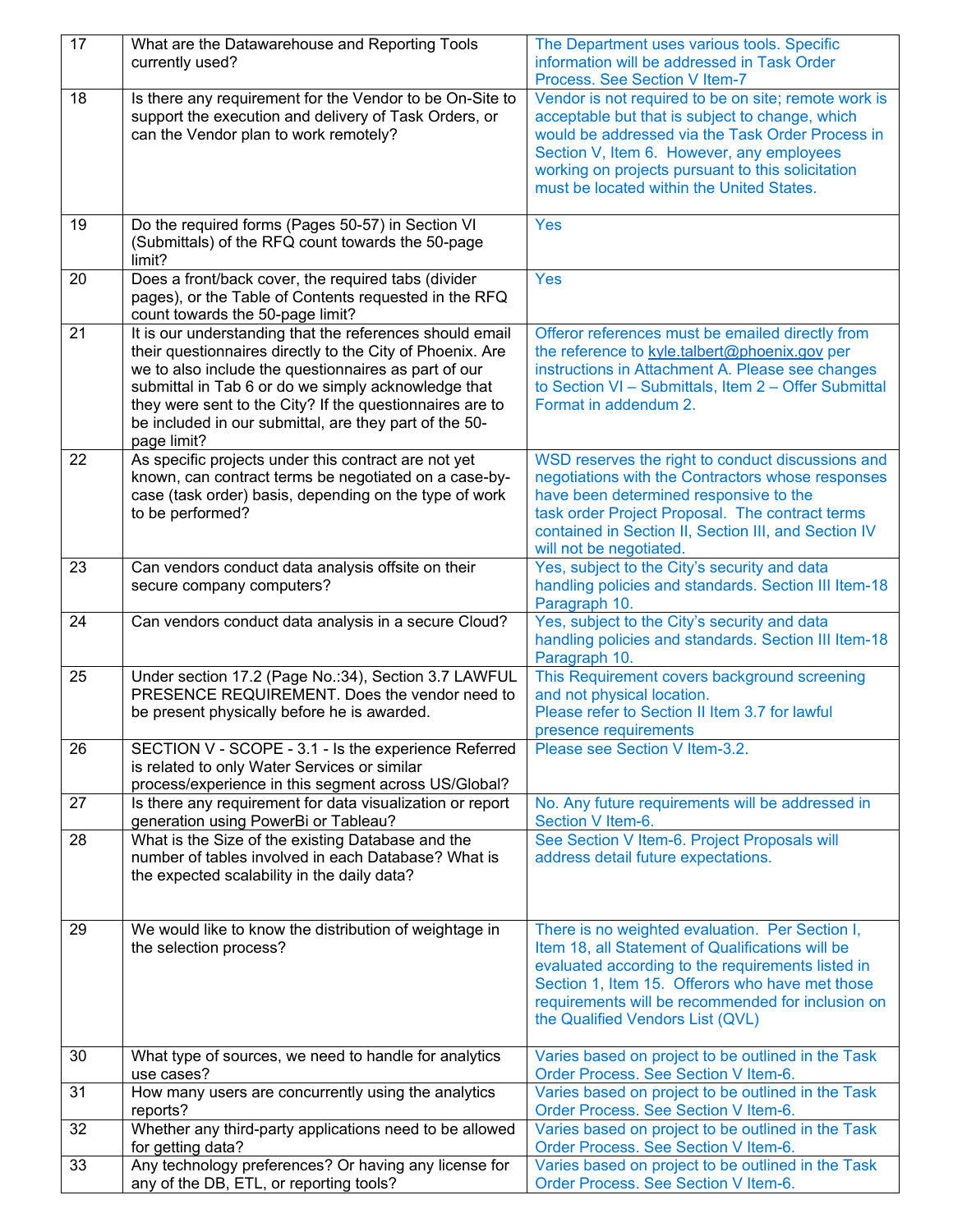| 34              | Please provide estimated timeline for completion of this    | Per Section I Item 1.1. this is 5-year contract.         |
|-----------------|-------------------------------------------------------------|----------------------------------------------------------|
|                 | project                                                     | Specific timelines will be addressed in Task Order       |
|                 |                                                             | Process See Section V Item-6                             |
| 35              | There is no specific budget provided in the RFP             | There is no budget allocation at this time. The          |
|                 | document. Is there any budget allocated for this RFQ?       | purpose of this solicitation is to establish a qualified |
|                 | Please provide approximate budget cap for the project.      | vendor list (QVL). Any budgets for Task Orders           |
|                 |                                                             | secured through this QVL will be established as          |
|                 |                                                             | projects are developed.                                  |
|                 |                                                             |                                                          |
| 36              | Could you please provide your current vendor details?       | This solicitation has no incumbent vendors               |
| $\overline{37}$ | What is the expected start date of the project?             | Per Section I Item 1.1, this agreement will              |
|                 |                                                             | commence on or about December 15. Projects               |
|                 |                                                             | start dates will be addressed via the Task Order         |
|                 |                                                             | Process after that date.                                 |
| 38              | Do we need to provide any training to the users? Please     | Varies based on project to be outlined in the Task       |
|                 | let us know the mode of training to be required (online,    | Order Process. See Section V Item-6.                     |
|                 | in-person, etc.)                                            |                                                          |
| 39              | We have registered office in USA & have offshore            | All employees working on any projects pursuant to        |
|                 | development center in India. We have sales and              | this solicitation must be located within the United      |
|                 | account managers in the USA to manage the offshore          | States. All work must be completed within the            |
|                 | team & deliver the project. Please confirm can we bid       | United States, and all data shared with Contractor       |
|                 | for this RFP.                                               | must remain within the United States.                    |
|                 |                                                             |                                                          |
|                 |                                                             |                                                          |
| 40              | Sec 4.3: All forms provided in Submittal Section must       | <b>Correct, signed Submittals and Solicitation</b>       |
|                 | be completed and submitted with the offer. The signed       | Disclosure forms must be included in Offerors            |
|                 | and completed Solicitation Disclosure form must be          | response.                                                |
|                 | included or your offer may be deemed non-responsive.        |                                                          |
|                 | Solicitation disclosure form in the above point is          |                                                          |
|                 | referring to "Conflict of Interest & Solicitation           |                                                          |
|                 | Transparency Form" here. Please confirm?                    |                                                          |
| 41              | Please list the Tools and technologies implemented in       | Additional Specifications shall be explained in the      |
|                 | existing IT infrastructure?                                 | <b>Task Order Process Section V Item-6</b>               |
| 42              | What is Primary Place of Work Performance                   | Currently there are no primary place of work             |
|                 | Onsite/Remote/Offshore?                                     | performance for On-Site Task Order but that is           |
|                 |                                                             | subject to change which would be addressed via           |
|                 |                                                             | the Task Order Process in Section V, Item 6.             |
|                 |                                                             | However, any employees working on projects               |
|                 |                                                             | pursuant to this solicitation must be located within     |
|                 |                                                             | the United States                                        |
|                 |                                                             |                                                          |
|                 |                                                             |                                                          |
| 43              | Can Vendor be from outside USA?                             | All employees working on any projects pursuant to        |
|                 |                                                             | this solicitation must be located within the United      |
|                 |                                                             | States. All work must be completed within the            |
|                 |                                                             | United States, and all data shared with Contractor       |
|                 |                                                             | must remain within the United States.                    |
|                 |                                                             |                                                          |
| 44              | If the Offeror is from Outside USA, any USA firm            | All employees working on any projects pursuant to        |
|                 | partnership is mandatory?                                   | this solicitation must be located within the United      |
|                 |                                                             | States. All work must be completed within the            |
|                 |                                                             | United States, and all data shared with Contractor       |
|                 |                                                             | must remain within the United States.                    |
|                 |                                                             |                                                          |
|                 |                                                             |                                                          |
| 45              | Are there any projects expected in near future once the     | This is not a project based list. This will be a         |
|                 | QVL is prepared?                                            | qualified vendor list used as projects are identified    |
|                 |                                                             | using the Task Order process. Please see Section         |
|                 |                                                             | V, Item 6: Task Order Process                            |
| 46              | Any specific technology stack which is preferred and        | No. See Section V - Scope.                               |
|                 | any project references to be provided in that stack?        |                                                          |
| 47              | Does the future projects would be limited to Staff          | Managed services are not included in the scope of        |
|                 | augmentation or would it also include Managed services      | this QVL.                                                |
|                 | kind of engagement?                                         |                                                          |
| 48              | Further identification and allotment of projects will be as | Identification of projects will be completed at the      |
|                 | per standard procedures across the organization or          | department level on an as needed basis                   |
|                 |                                                             |                                                          |
|                 | depends on Departments?                                     |                                                          |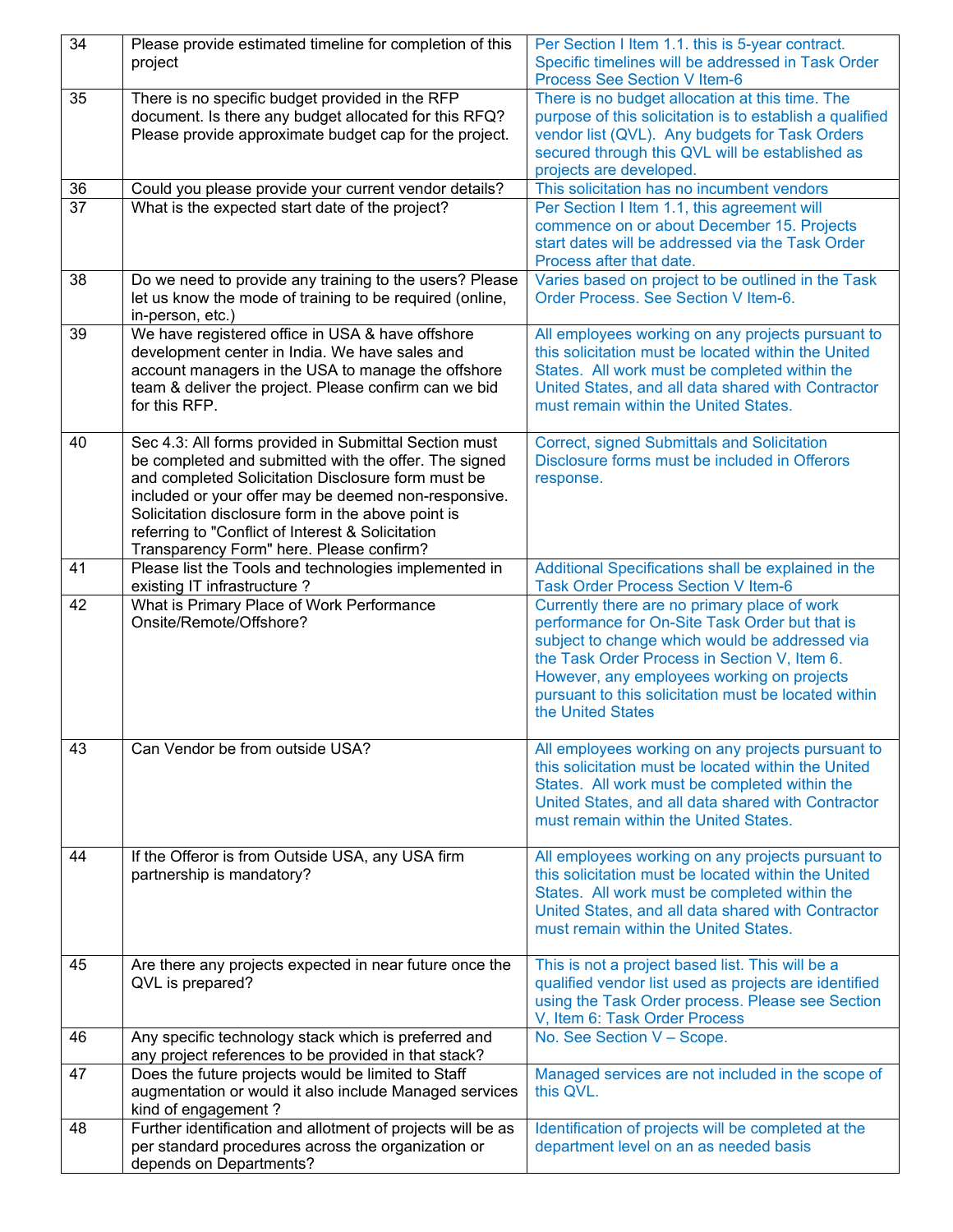| 49              | What technologies are being used today to support<br>current data and analytics efforts?                                                                                                                                                                                                                                                          | This answer will vary by project. Further<br>specification will be addressed in Task Order<br>Process Section V Item 6.                                                                                                                                  |
|-----------------|---------------------------------------------------------------------------------------------------------------------------------------------------------------------------------------------------------------------------------------------------------------------------------------------------------------------------------------------------|----------------------------------------------------------------------------------------------------------------------------------------------------------------------------------------------------------------------------------------------------------|
| 50              | Can you please clarify whether the city utilizes 5 years<br>of performance or use only an "as needed" basis?                                                                                                                                                                                                                                      | Section V Item-5. The City will utilize on an as<br>needed basis.                                                                                                                                                                                        |
| $\overline{51}$ | If multiple vendors are awarded, how many projects will<br>be allocated for each vendor during the performance<br>period?                                                                                                                                                                                                                         | This answer will vary by project. Addressed via<br>Task Order Process Section V Item 6.                                                                                                                                                                  |
| 52              | Is it mandatory to submit an Arizona business<br>registration certificate within the proposal or the vendor<br>shall submit this certificate during the award?                                                                                                                                                                                    | Must Satisfy requirement of Section I Item-9 prior to<br>contract award.                                                                                                                                                                                 |
| 53              | Is the intention to award to a single vendor, or is there<br>consideration of splitting the work across multiple<br>vendors?                                                                                                                                                                                                                      | All Statements of Qualifications will be evaluated<br>according to the requirements listed in Section 1,<br>Item 15. Offerors who have met those<br>requirements will be recommended for inclusion on<br>the Qualified Vendors List (QVL).               |
| 54              | Can you please specify the desired number of<br>resources that the vendor needs to allocate to these<br>projects?                                                                                                                                                                                                                                 | Any desired resources may be addressed on a per<br>project basis during Task Order Process.                                                                                                                                                              |
| 55              | Do we need to submit copies of the resource's<br>education qualifications along with the bid response?                                                                                                                                                                                                                                            | Yes. Section   Item-15.                                                                                                                                                                                                                                  |
| 56              | Do you require the onsite presence, or can the work be<br>done remotely?                                                                                                                                                                                                                                                                          | Remote is acceptable.                                                                                                                                                                                                                                    |
| 57              | Can we utilize a hybrid resource model (on-site and<br>offshore resources) to complete this project?                                                                                                                                                                                                                                              | All employees working on any projects pursuant to<br>this solicitation must be located within the United<br>States. All work must be completed within the<br>United States, and all data shared with Contractor<br>must remain within the United States. |
| 58              | Is there any timeline specific to each of the projects?                                                                                                                                                                                                                                                                                           | Not at this time. To be addressed in Task Order<br>Process Section V Item-6.                                                                                                                                                                             |
| 59              | Is this a fixed bid contract or time & material basis?                                                                                                                                                                                                                                                                                            | Pricing requirements will to be addressed via Task<br>Order Process on an as needed basis. Section V<br>Item-6.                                                                                                                                          |
| 60              | Can you please specify the budget cap that we need to<br>consider?                                                                                                                                                                                                                                                                                | There are no budget requirements at this time. The<br>purpose of this solicitation is to establish a qualified<br>vendor list (QVL). Any budgets for Task Orders<br>secured through this QVL will be established as<br>projects are developed.           |
| 61              | Is the city willing to include a reasonable limitations of<br>liability provision for vendors under this QVL? If so,<br>could you please indicate what that would look like. For<br>context, we are on another QVL list for which the city<br>provided that all vendor liability was limited to an<br>amount tied to the value of the engagement. | Please see Section II, Paragraph 2.5.                                                                                                                                                                                                                    |
| 62              | Is there an incumbent team and what is the current<br>team's composition; if so, do you expect the team<br>composition to change significantly?                                                                                                                                                                                                   | There are no incumbent vendors                                                                                                                                                                                                                           |
| 63              | Is there an existing data governance framework that is<br>currently in place?                                                                                                                                                                                                                                                                     | This answer will vary by project. Addressed via<br>Task Order Process Section V Item 6.                                                                                                                                                                  |
| 64              | Is there a system in place to manage data governance<br>(track workflows, metadata, data dictionary, common<br>calculations, etc.)?                                                                                                                                                                                                               | This answer will vary by project. Addressed via<br>Task Order Process Section V Item 6.                                                                                                                                                                  |
| 65              | How many different divisions, teams or service areas<br>within the WSD are in need of data analytics support?                                                                                                                                                                                                                                     | This answer will vary by project. Addressed via<br>Task Order Process Section V Item 6.                                                                                                                                                                  |
| 66              | How many end users and categories of end users do<br>we estimate/expect will consume the data analytics<br>solutions?                                                                                                                                                                                                                             | This answer will vary by project. Addressed via<br>Task Order Process Section V Item 6.                                                                                                                                                                  |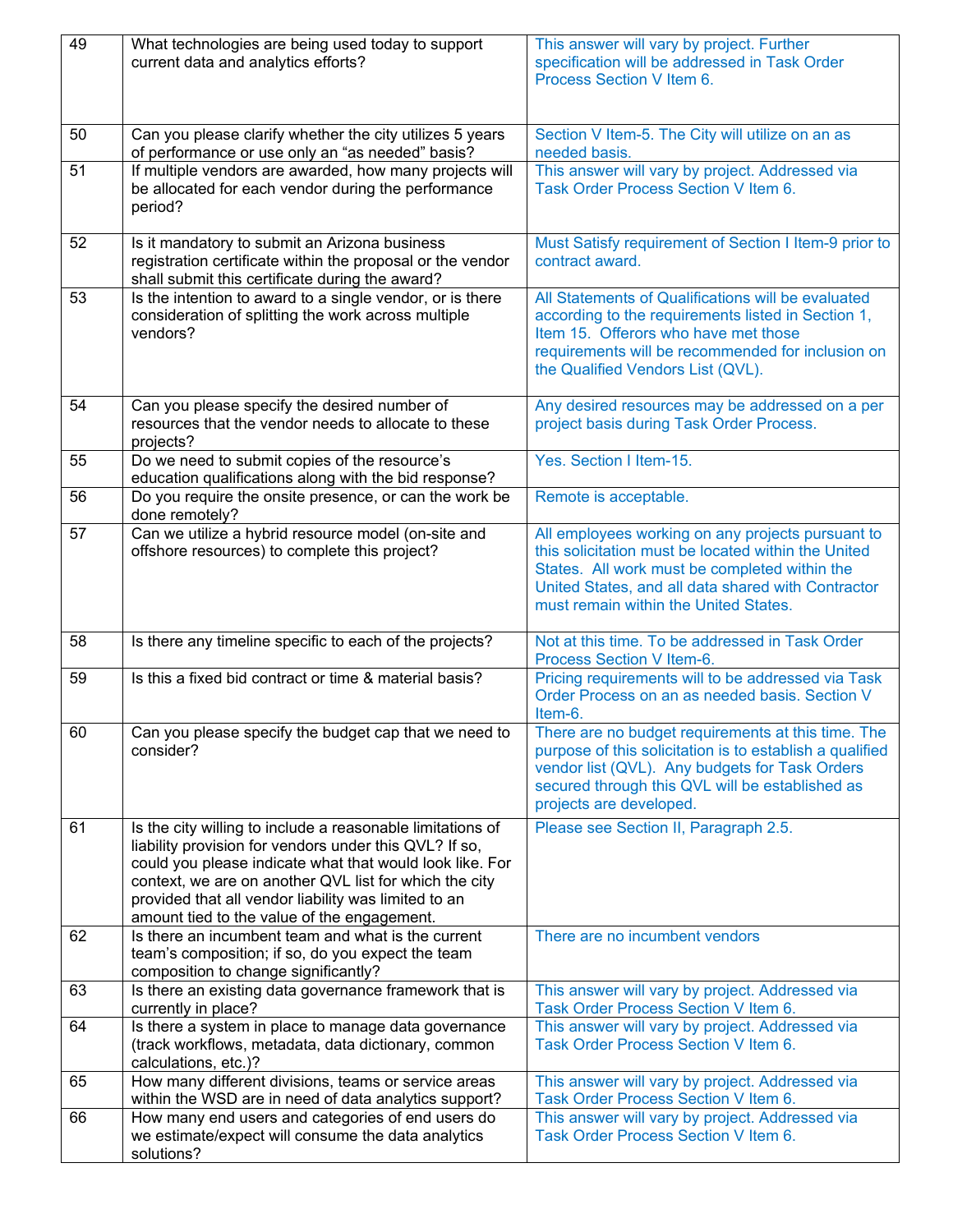| 67 | How many data analytics deliverables (i.e. data                                                             | This answer will vary by project. Addressed via                                                |
|----|-------------------------------------------------------------------------------------------------------------|------------------------------------------------------------------------------------------------|
|    | models, reports, dashboards) are estimated/expected                                                         | Task Order Process Section V Item 6.                                                           |
|    | to be delivered by each team on a monthly basis?                                                            |                                                                                                |
| 68 | How many different source production systems are                                                            | This answer will vary by project. Addressed via                                                |
|    | expected to be leveraged to gather, integrate, and                                                          | Task Order Process Section V Item 6.                                                           |
|    | analyze data?                                                                                               |                                                                                                |
| 69 | Is the source data structured, unstructured, or a                                                           | This answer will vary by project. Addressed via                                                |
|    | combination of both? (i.e. SQL vs NOSQL)                                                                    | Task Order Process Section V Item 6.                                                           |
| 70 | Is there a data lake or data warehouse that has already                                                     | This answer will vary by project. Addressed via                                                |
|    | been established? Does the current data warehouse                                                           | Task Order Process Section V Item 6.                                                           |
|    | contain all the data that is necessary for analytics?                                                       |                                                                                                |
| 71 | Do you intend to use a cloud-based or on-prem                                                               | This answer will vary by project. Addressed via                                                |
|    | infrastructure?                                                                                             | Task Order Process Section V Item 6.                                                           |
| 72 | Is there a preferred Business Intelligence and data                                                         | This answer will vary by project. Addressed via                                                |
|    | visualization tool that has been selected                                                                   | Task Order Process Section V Item 6.                                                           |
| 73 | What is the technology to be leveraged for sharing data                                                     | This answer will vary by project. Addressed via                                                |
|    | and analysis with for both outward-facing and inward-                                                       | Task Order Process Section V Item 6.                                                           |
|    | facing consumers?                                                                                           |                                                                                                |
| 74 | The RFQ requests 3 references of from public sector                                                         | Yes. The city will accept 3 references the vendor                                              |
|    | government agencies of similar size as the City of                                                          | provides within the past 3 years as requested in                                               |
|    | Phoenix, with projects of similar scope and complexity.                                                     | sentence one of Section I Instructions Item-17. The                                            |
|    | Would it be acceptable if Offeror's provided 3+<br>references from similar data analytics related work from | desire is of equal size and of public government<br>background for comparison reasons. Offeror |
|    | private sector, but also provided public sector                                                             | references must be emailed directly from the                                                   |
|    | references for projects of non-similar scope? If the                                                        | reference to kyle.talbert@phoenix.gov per                                                      |
|    | Offeror has significant experience providing data                                                           | instructions in Attachment A. Please see changes                                               |
|    | analytics services to private sector organizations, and                                                     | to Section VI - Submittals, Item 2 - Offer Submittal                                           |
|    | has experience in public sector but not specifically with                                                   | Format in addendum 2.                                                                          |
|    | data services can they still be considered for the QVL?                                                     |                                                                                                |
| 75 | Will preference be given to a firm with experience from                                                     | There will be no preference provided                                                           |
|    | all of the listed systems in Section V - Scope, 3.3.7                                                       |                                                                                                |
|    | including SAP, Oracle Customer Care and Billing,                                                            |                                                                                                |
|    | Mobile Workforce Management, and Oracle Work Asset                                                          |                                                                                                |
|    | Management?                                                                                                 |                                                                                                |
| 76 | Will the answers to questions submitted by vendors be                                                       | Addenda are posted on the City's solicitation page:                                            |
|    | posted or distributed to interested vendors?                                                                | https://solicitations.phoenix.gov/                                                             |
|    |                                                                                                             |                                                                                                |
| 77 | Should the references send their questionnaires directly                                                    | Offeror references must be emailed directly from                                               |
|    | to the procurement officer or should they send them to                                                      | the reference to kyle.talbert@phoenix.gov per                                                  |
|    | the proposer to be included in the proposal submission?                                                     | instructions in Attachment A. Please see changes                                               |
|    |                                                                                                             | to Section VI - Submittals, Item 2 - Offer Submittal                                           |
|    |                                                                                                             | Format in addendum 2.                                                                          |
| 78 | Is the City looking for a cloud, on premise, or hybrid                                                      | This answer will vary by project. Addressed via                                                |
|    | solution?                                                                                                   | Task Order Process Section V Item 6.                                                           |
| 79 | If the City is interested in a cloud solution, please                                                       | This answer will vary by project. Addressed via                                                |
|    | specify which cloud platform the City is presently using                                                    | Task Order Process Section V Item 6.                                                           |
|    | (Oracle cloud, IBM, etc.).                                                                                  |                                                                                                |
| 80 |                                                                                                             |                                                                                                |
|    | Does this engagement include the development of a                                                           | This answer will vary by project. Addressed via                                                |
|    | roadmap and the establishment of use case priority?                                                         | Task Order Process Section V Item 6.                                                           |
| 81 | Are you looking for a Master Data Management solution                                                       | This answer will vary by project. Addressed via                                                |
|    | to be included in the roadmap of the managed service                                                        | Task Order Process Section V Item 6.                                                           |
|    | contract?                                                                                                   |                                                                                                |
| 82 | Does the City have a database management system in                                                          | This answer will vary by project. Addressed via                                                |
|    | place? (SQL Server, etc.)                                                                                   | Task Order Process Section V Item 6.                                                           |
| 83 | Have any analytics tools been purchased?                                                                    | This answer will vary by project. Addressed via                                                |
|    |                                                                                                             | Task Order Process Section V Item 6.                                                           |
| 84 | Does the City (or any of its departments) have an                                                           | This answer will vary by project. Addressed via                                                |
|    | existing Enterprise Information Management strategy                                                         | Task Order Process Section V Item 6.                                                           |
|    | that a new data analytics project would need to                                                             |                                                                                                |
|    | accommodate?                                                                                                |                                                                                                |
| 85 | Our understanding is that at the RFQu stage that there                                                      | Correct. There are no price requirements at this                                               |
|    | is no requirement to provide service pricing. Please<br>confirm.                                            | time                                                                                           |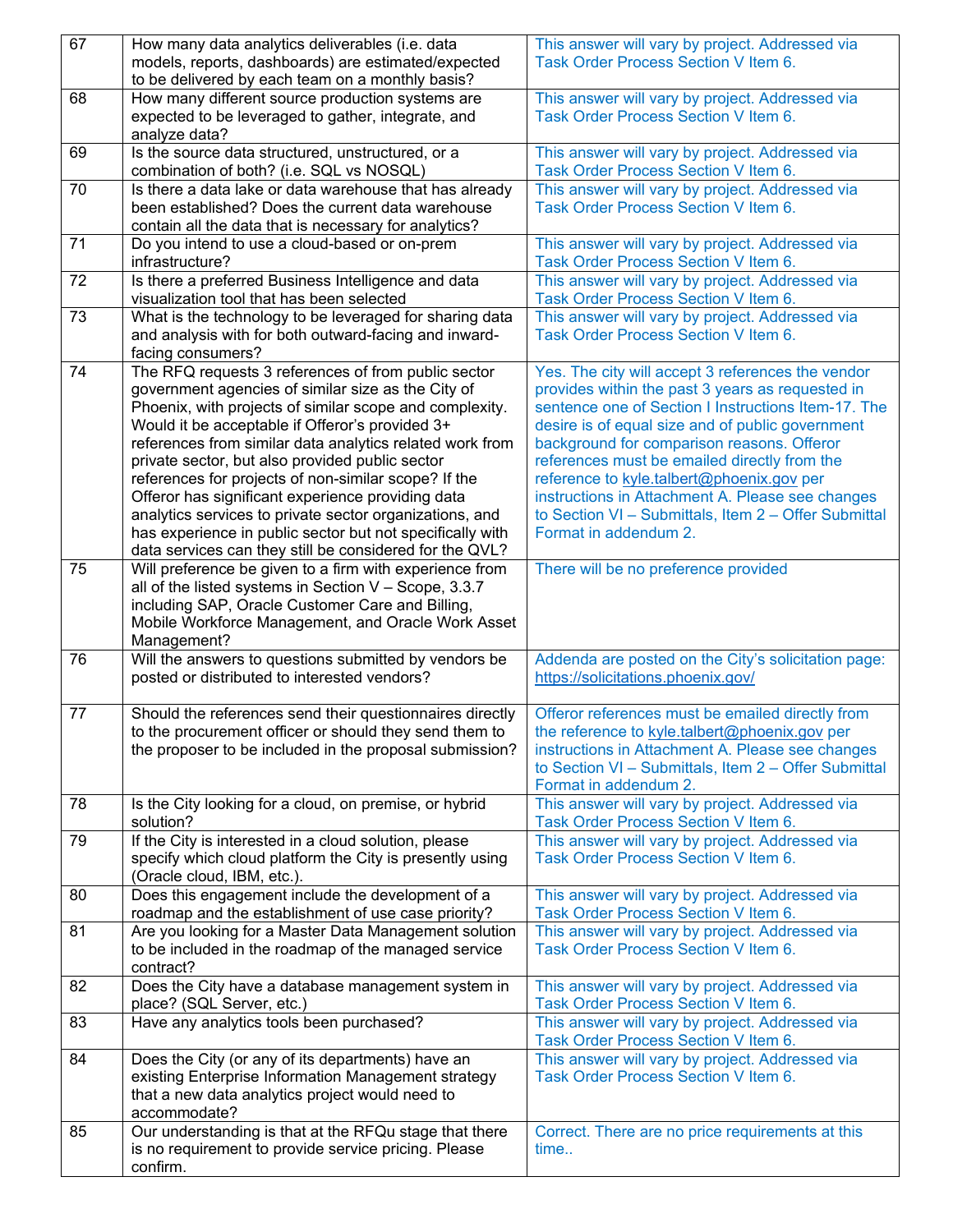| 86  | Will the City consider an extension beyond the current<br>due date of November 5?                                                                                                                                                                                                                                                                 | Yes, please see posted Addendum 1 on solicitation<br>website.                                                                                                                                                                                            |
|-----|---------------------------------------------------------------------------------------------------------------------------------------------------------------------------------------------------------------------------------------------------------------------------------------------------------------------------------------------------|----------------------------------------------------------------------------------------------------------------------------------------------------------------------------------------------------------------------------------------------------------|
| 87  | There are five primary categories identified in the<br>RFQu: Operational Projects, Procurement Projects,<br>Facility Projects, Utility Billing Projects, and Financial<br>Projects. Is the 50-page submittal limit inclusive of all<br>categories for which we are submitting, or is the<br>allocation 50 pages per category?                     | 50 pages total, please.                                                                                                                                                                                                                                  |
| 88  | Are the following included in the 50 page limit:                                                                                                                                                                                                                                                                                                  | <b>Yes</b>                                                                                                                                                                                                                                               |
|     | Cover<br><b>Cover Letter</b>                                                                                                                                                                                                                                                                                                                      |                                                                                                                                                                                                                                                          |
|     | <b>Tab Dividers</b>                                                                                                                                                                                                                                                                                                                               |                                                                                                                                                                                                                                                          |
|     | <b>Tab 4 Submittal Section</b><br>Tab 5 Signed Addenda                                                                                                                                                                                                                                                                                            |                                                                                                                                                                                                                                                          |
|     | Tab 6 Attachment A - References                                                                                                                                                                                                                                                                                                                   |                                                                                                                                                                                                                                                          |
| 89  | It is our understanding that the references should be                                                                                                                                                                                                                                                                                             | Offeror references must be emailed directly from                                                                                                                                                                                                         |
|     | sent directly from the referring party to the City, so what                                                                                                                                                                                                                                                                                       | the reference to kyle.talbert@phoenix.gov per<br>instructions in Attachment A. Please see changes                                                                                                                                                        |
|     | is anticipated to be included within Tab 6?                                                                                                                                                                                                                                                                                                       | to Section VI - Submittals, Item 2 - Offer Submittal                                                                                                                                                                                                     |
|     |                                                                                                                                                                                                                                                                                                                                                   | Format in addendum 2.                                                                                                                                                                                                                                    |
| 90  | Is the requirement for three references total,<br>encompassing all categories for which we are                                                                                                                                                                                                                                                    | <b>Three References Total.</b>                                                                                                                                                                                                                           |
|     | submitting, or three references per category?                                                                                                                                                                                                                                                                                                     |                                                                                                                                                                                                                                                          |
| 91  | Offeror is to provide two "samples" of relevant project                                                                                                                                                                                                                                                                                           | Offeror must provide two samples as outlined in                                                                                                                                                                                                          |
|     | work. Please clarify whether the intent is for these                                                                                                                                                                                                                                                                                              | Section I Item-16.2-16.3. Offeror must stay within                                                                                                                                                                                                       |
|     | samples to be project details as described in 16.2.1<br>through 16.2.4 or actual work samples such as excerpts                                                                                                                                                                                                                                    | 50 page limit. Actual work samples are not needed.<br>Detailed description via summary with project                                                                                                                                                      |
|     | of databases or screenshots of dashboards, etc.                                                                                                                                                                                                                                                                                                   | details will suffice.                                                                                                                                                                                                                                    |
| 92  | Would the City like to see a listing of agencies the                                                                                                                                                                                                                                                                                              | This city does not require a list of agencies the                                                                                                                                                                                                        |
|     | reference forms were sent to under this tab or would the<br>City like to see copies of the actual completed and<br>signed forms?                                                                                                                                                                                                                  | reference forms were sent to. Offeror references<br>must be emailed directly from the reference to<br>kyle.talbert@phoenix.gov per instructions in<br>Attachment A. Please see changes to Section VI -<br>Submittals, Item 2 - Offer Submittal Format in |
|     |                                                                                                                                                                                                                                                                                                                                                   | addendum 2.                                                                                                                                                                                                                                              |
| 93  | Does the 50-page limit include space needed for our<br>resumes?                                                                                                                                                                                                                                                                                   | Yes.                                                                                                                                                                                                                                                     |
| 94  | Does the 50-page limit include completed Attachment A<br>forms from each of the 3 professional references?                                                                                                                                                                                                                                        | Yes.                                                                                                                                                                                                                                                     |
| 95  | Can you verify that we (as the offeror) are to send the<br>form in Attachment A to each of our professional<br>references?                                                                                                                                                                                                                        | Correct. Per Attachment A Paragraph 1.                                                                                                                                                                                                                   |
| 96  | Since the completed Attachment A References form will<br>be returned directly to the City's procurement officer,<br>will we be notified when the City receives the forms<br>from our references such that we can manage our<br>references appropriately?                                                                                          | It is the Offeror's responsibility to ensure references<br>are submitted prior to the solicitation closing date.<br>The City will not notify Offerors whether references<br>have been received.                                                          |
| 97  | Attachment A states, "The form should be signed with<br>an electronic signature from a verifiable source, such as<br>Adobe Sign, DocuSign or a similar verifiable software<br>program." Is it also acceptable for our references to<br>print the form to hard copy, sign in ink, and then scan<br>the document to PDF for submission to the City? | Yes.                                                                                                                                                                                                                                                     |
| 98  | Can we please have details regarding the IT/System                                                                                                                                                                                                                                                                                                | This answer will vary by project. Addressed via                                                                                                                                                                                                          |
| 99  | landscape in the City?<br>Can you please share the current support team                                                                                                                                                                                                                                                                           | Task Order Process Section V Item 6.<br>This answer will vary by project. Addressed via                                                                                                                                                                  |
|     | structure for IT support at City?                                                                                                                                                                                                                                                                                                                 | Task Order Process Section V Item 6.                                                                                                                                                                                                                     |
| 100 | Are all the resources required to work onsite? Or<br>remote work is an option?                                                                                                                                                                                                                                                                    | Remote work is acceptable.                                                                                                                                                                                                                               |